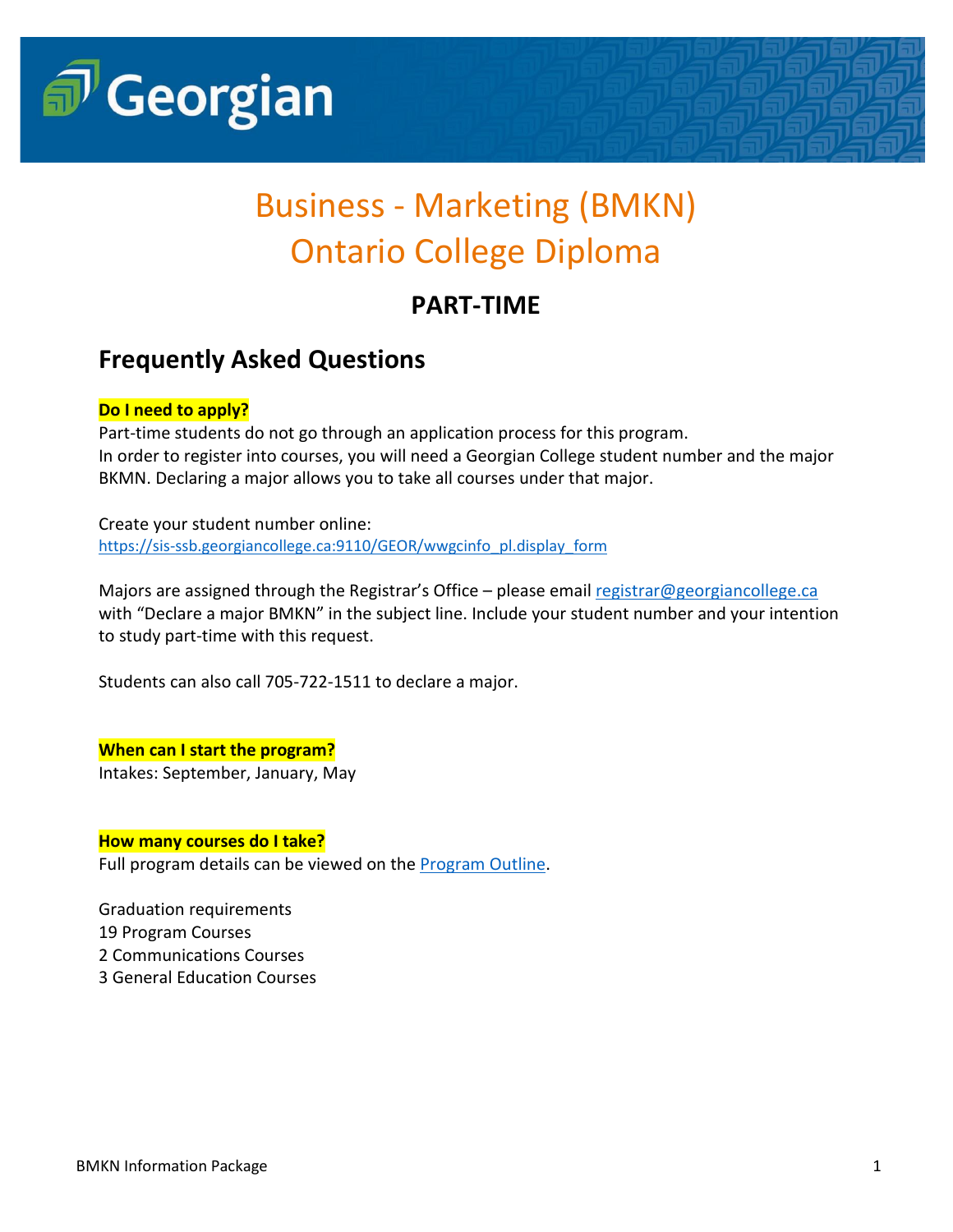#### **What is the cost of the program?**

There is no program fee when studying part-time.

As a part-time student, you can take 1, 2 or 3 courses at a time in any given semester. Payment is per course, as you register.

The course fees change year-to-year and course to course. The best source for accurate fees is to check the website:

[https://www.georgiancollege.ca/academics/part-time-studies/programs/business-marketing](https://www.georgiancollege.ca/academics/part-time-studies/programs/business-marketing-bmkn/)[bmkn/](https://www.georgiancollege.ca/academics/part-time-studies/programs/business-marketing-bmkn/)

See screenshot below.



Please see our course listings of available General Education and Communications courses for this program.

Georgian will cover the cost of the application fee, all other Georgian fees are still applicable.

#### PROGRAM DESCRIPTION

Marketing professionals drive organizational success for corporations and non-profits by translating customer desires into effective strategies. Students learn to maine ung protessional in the paradoxium souchast of containing a main professional product of the state and the state and the state and the state and the state and the state and the state and the state and the state of th ultimately pitch to the clients for possible implementation.

Click on Course name to view fees and schedule

| <b>CURRENT COURSE OFFERINGS</b> |                                                                          |                                                               |              |  |  |  |
|---------------------------------|--------------------------------------------------------------------------|---------------------------------------------------------------|--------------|--|--|--|
| <sup>A</sup> COURSE TITLE       | COURSE CODE                                                              | ONLINE EQUIVALENTS                                            | -MANDATORY   |  |  |  |
| Account and Project Management  | <b>ADVE2013</b>                                                          |                                                               | $\checkmark$ |  |  |  |
| Advertising Design Basics       | ADVE1007                                                                 |                                                               | $\checkmark$ |  |  |  |
| Digital Marketing               | <b>MKTG1017</b>                                                          | MKTG2019 - Fundamentals of Digital Marketing Management (ODE) | $\checkmark$ |  |  |  |
| Financial Acctg. Principles 1   | ACCT1000                                                                 | ACCT1011 - Financial Accounting 1 (ODE)                       | $\checkmark$ |  |  |  |
| Integrated Mktg Communications  | ADVE2001                                                                 | MKTG1016 - Integrated Marketing Communications 1 (ODE)        | $\checkmark$ |  |  |  |
| Introduction to Marketing       | MKTG1000<br>MKTG1020 - Marketing 1 (ODE)<br>MKTG1012 - Marketing 1 (ODE) |                                                               | v            |  |  |  |
|                                 | <b>BUILDING</b>                                                          |                                                               |              |  |  |  |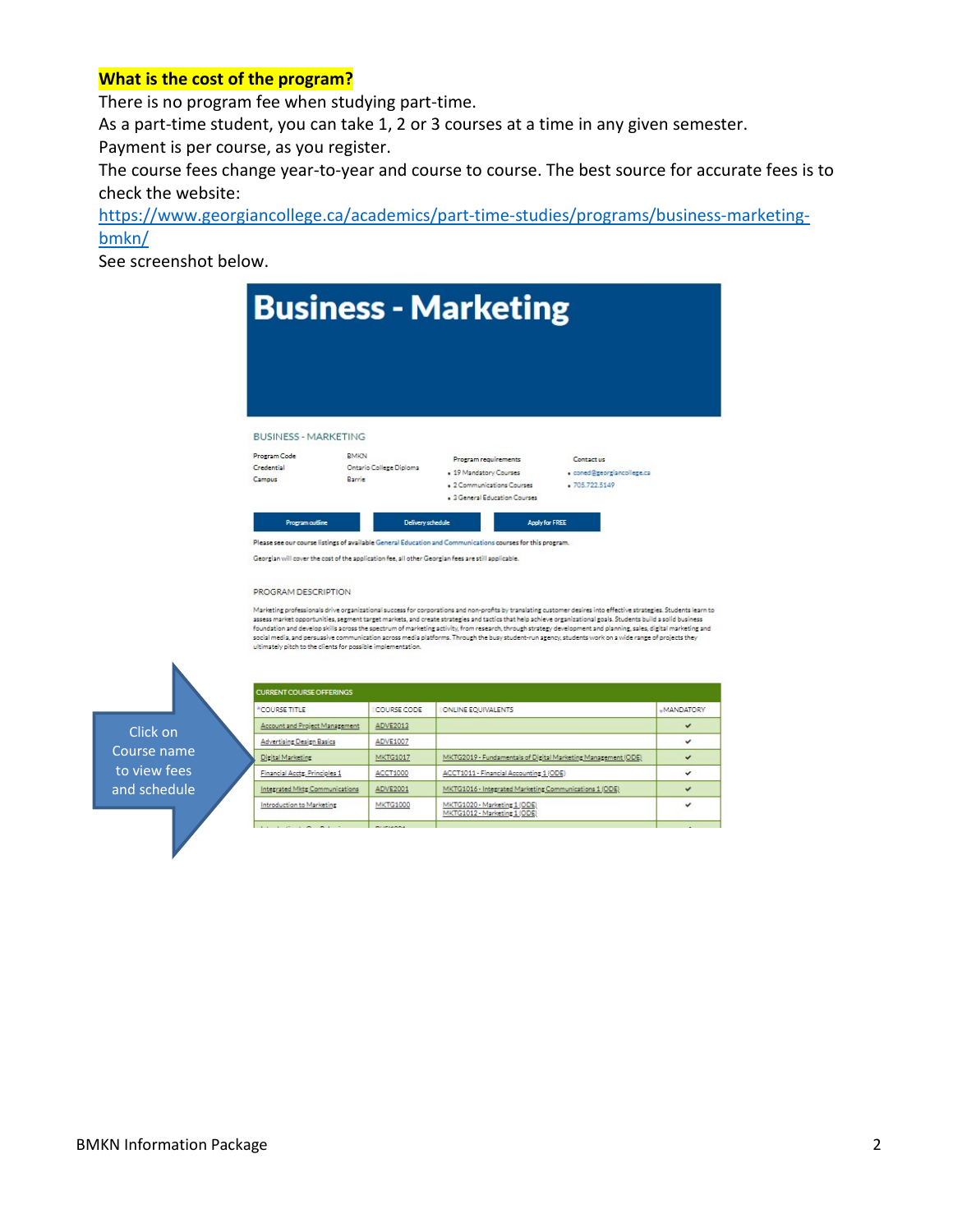Each course listed links to course sections with fees:



#### **Summary of Course Fees**

Below is a listing of the mandatory courses from the Winter 2022 Delivery Schedule showing courses from January 2022 through August 2022 and their fees.

Fees for Communications and General Education courses vary depending on what you choose. Visit here to view the courses: [Comms/GNEds](https://www.georgiancollege.ca/academics/part-time-studies/search-results/?area=General+Education+Electives+and+Communication&study=&campus=)

| Program Courses                                   |   | In-class<br>option | <b>Hours</b> | Fee<br>(as per website) |
|---------------------------------------------------|---|--------------------|--------------|-------------------------|
| <b>MATH1002 Mathematics of Finance</b>            |   | v                  | 42           | \$344.40                |
| <b>MKTG1000 Introduction to Marketing</b>         | γ | v                  | 42           | \$344.40                |
| Or MKTG1020 Marketing 1 (ODE)                     | v | N                  | 42           | \$439.40                |
| <b>COMP1003 Microcomputer Applications</b>        | γ | v                  | 42           | \$344.40                |
| Or COMP1065 Intro to Computers (ODE)              | v | N                  | 45           | \$464.00                |
| <b>MKTG1019 Intro to Marketing Research</b>       | N | Y                  | 42           | \$344.40                |
| <b>ACCT1000 Financial Accounting Principles 1</b> | Υ | v                  | 42           | \$344.40                |
| Or ACCT1011 Financial Accounting 1 (ODE)          | v | N                  | 45           | \$464.00                |

#### **Why do some courses have (ODE) in the name?**

These courses are offered through OntarioLearn. You can find more information on OntarioLearn in the OntarioLearn FAQ: [https://www.georgiancollege.ca/academics/online](https://www.georgiancollege.ca/academics/online-learning/ontariolearn/#faq)[learning/ontariolearn/#faq](https://www.georgiancollege.ca/academics/online-learning/ontariolearn/#faq)

OntarioLearn courses are set up as equivalents to the program courses. You can choose to take the ODE courses or the Georgian program courses.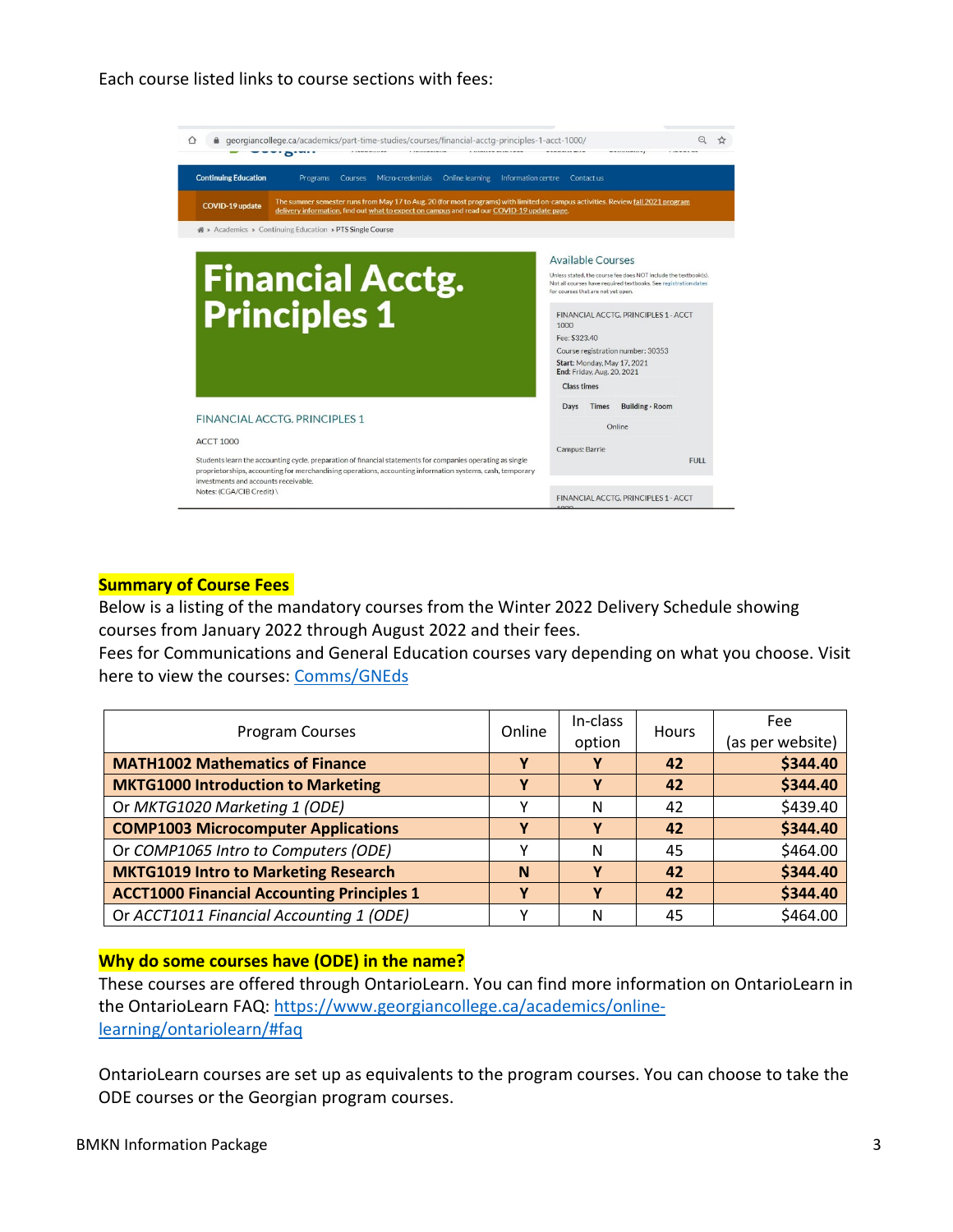#### **How do I know which courses to take?**

We have set a schedule up for you – review the In-class delivery schedule posted on the program page:



#### **How long will it take to complete the diploma?**

This varies depending on how many courses you take each semester. Total courses: 24

3 courses per semester: finish in 8 semesters (2.5 years) Example: Fall-Winter-Summer- Fall-Winter-Summer- Fall-Winter

2 courses per semester: finish in 12 semesters or 4 years Example: Fall-Winter-Summer- Fall-Winter-Summer- Fall-Winter-Summer- Fall-Winter-Summer

**Don't forget to look into a Credit Transfer/Prior Learning Recognition evaluation of your past education and experience for fast tracking through the program.**

If you have significant work experience you can review our PLAR opportunities: <https://www.georgiancollege.ca/admissions/credit-transfer/>

If you have taken post-secondary at another institution, you may be eligible for credit transfer and/or prior learning recognition.